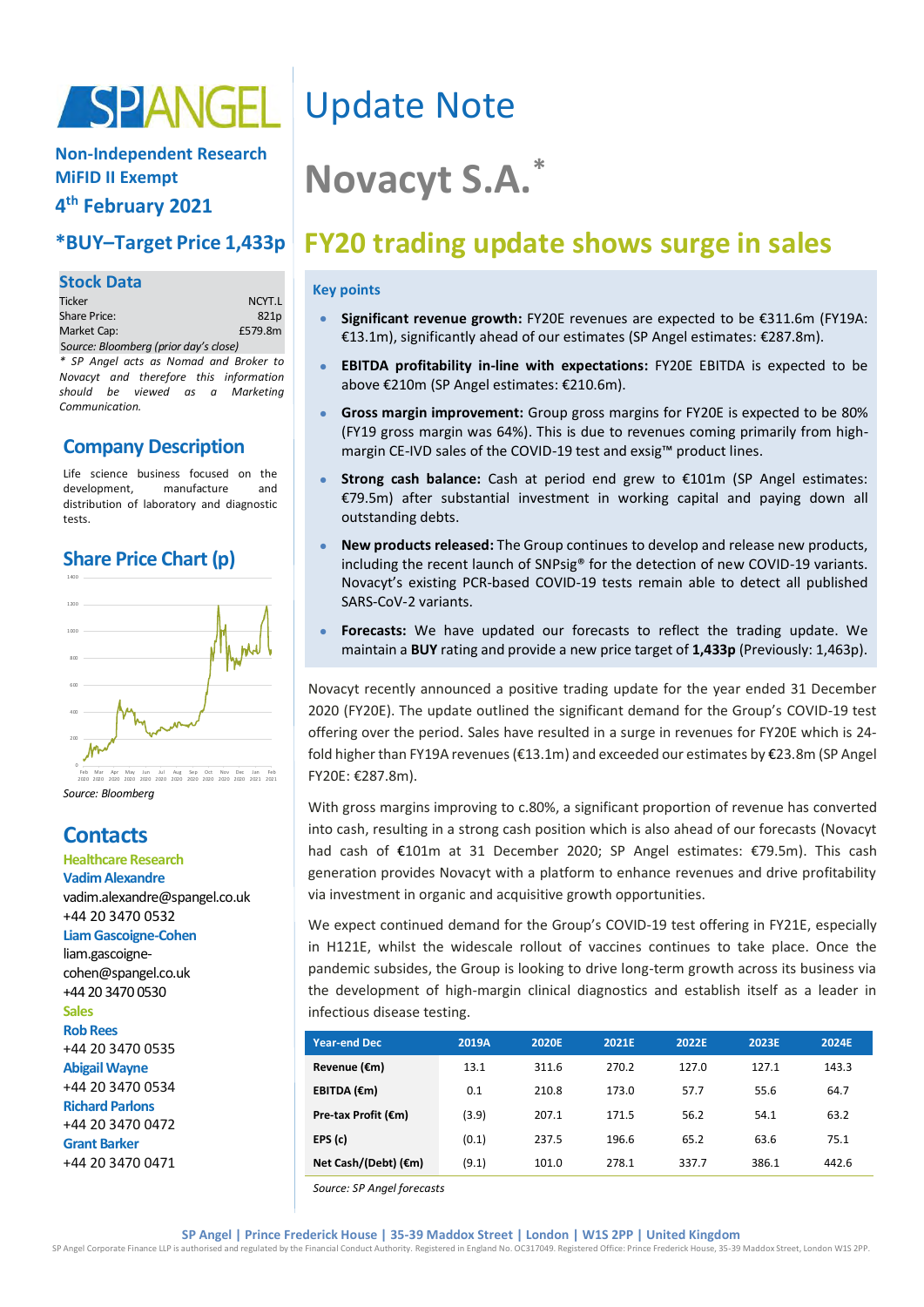## **Positive trading update highlights response to COVID-19**

On Friday 29th January 2021, Novacyt provided a trading update for the year ended 31 December 2020 (FY20E). The Company expects to announce its full year results in April 2021. Key elements of the Trading Update are described below :

- FY20E revenues are expected to be €311.6m, an increase of over 2,000% compared to FY19A revenues (€13.1m). The growth in revenues is driven by sales of COVID-19 related products, such as the *genesig* PCR COVID-19 test, which was one of the first COVID-19 tests to receive CE-mark approval. FY20E revenues are significantly ahead of SP Angel estimates (FY20E: €287.8m).
- FY20E revenue was heavily weighted towards the second half of the year with revenues of €239.2m compared to €72.4m in H120E.
- FY20E gross margin is expected to be above 80%, slightly lower than our estimates (82%), but significantly higher than FY19A gross margin (64%).
- FY20E EBITDA is expected to be above €210m, in line with our estimates (€210.6m).
- Cash at period end grew to €101m (SP Angel estimates: €79.5m) from €19.7m on 30 June 2020 and €1.8m on 31 December 2019. The stated cash position follows substantial investment in working capital, such as inventory, to meet significant product demand. The Group also cleared all outstanding debt obligations making the Company debt free for the first time in its history.
- Management expect conversion of EBITDA to free cash flow before acquisitions to be c.80%.

Novacyt stated that it has had a strong start to FY21E with continued demand for the Group's COVID-19 product portfolio expected to continue throughout most of the year. Management look to launch additional products over the year and expand its services, such as Versalab™, which supports private sector testing of infectious diseases.

The significant cash generation provides Novacyt with a platform to enhance revenues and drive profitability through investment in organic and acquisitive growth opportunities. The Group is looking to make further investments into new products as well as scaling up its manufacturing, regulatory and sales capabilities. Novacyt is also evaluating M&A opportunities to add strategic assets to its portfolio and to broaden its capabilities. The Group noted that IT-IS International Ltd (IT-IS), a profitable diagnostic instrument manufacturer, has been fully integrated. IT-IS was acquired in October 2020 for £10.1m and was the exclusive supplier of the Group's q16/q31 instruments. Novacyt remains focused on increasing manufacturing volumes at IT-IS to reduce COGS and improve the gross margin on instrument sales.

*Table 1: FY20E Trading statement vs SP Angel forecasts (SPA FY20E)*

| Fiscal period end-date $(\epsilon m)$     | 2019A      | 2020E      | <b>SPA FY20E</b> | <b>FY20E vs SPA</b> |
|-------------------------------------------|------------|------------|------------------|---------------------|
|                                           | 31/12/2019 | 31/12/2020 | 31/12/2020       | <b>FY20E</b>        |
| Revenue                                   | 13.1       | 311.6      | 287.8            | 23.8                |
| <b>EBITDA</b>                             | 0.1        | 210.0      | 210.6            | (0.6)               |
| Cash                                      | 1.8        | 101.0      | 79.5             | 21.4                |
| $\sim$ $\sim$ $\sim$ $\sim$ $\sim$ $\sim$ | .          |            |                  |                     |

*Source: Company announcements, SP Angel estimates*

 $\overline{2}$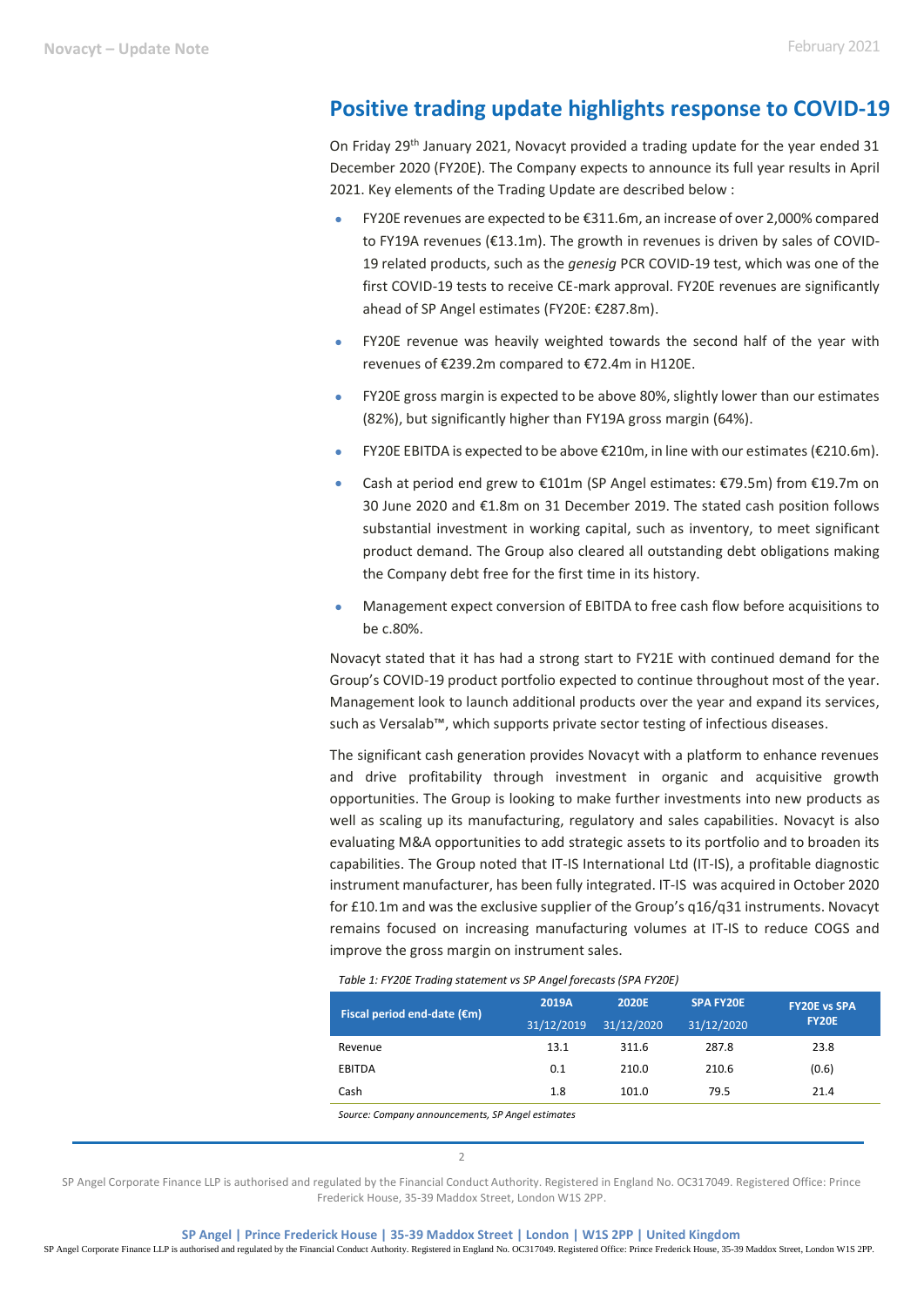## **Appointment of new CFO and other new hires**

In January 2021, Novacyt appointed James McCarthy as Chief Financial Officer (CFO). Mr McCarthy has held senior roles in large manufacturing businesses, such as CFO of Flint Group (private) and CFO of Brambles Plc's (ASX.BXB) EMEA CHEP business. Anthony Dyer (previous CFO) has taken on a new role as Chief Corporate Development Officer (CCDO). The Group has also appointed Guillermo Raimondo as Chief Commercial Officer. Mr Raimondo was previously Executive Vice President Global Marketing & Sales at Siemens Healthineers where he was responsible for \$4b of revenues. Over the period, Novacyt increased its headcount to reflect the significant growth in the business. 124 people were hired, primarily across manufacturing, sales and R&D operations.

#### **Multiple new products launched**

Novacyt continues to develop and release new products to support customer testing and provide incremental revenues. Recently released products include:

#### **SNPsig® portfolio to detect COVID-19 variants**

SNPsig® is a portfolio of assays to aid the diagnosis of SARS-CoV-2 variants. The assays are designed to run on central laboratory systems as well as the Group's q16/q32 rapid PCR instruments as research-use-only products (RUO). The Group has launched three SNPsig® assays which enable the identification of the non-variant SARS-CoV-2 virus and variants first identified in the UK (B.1.1.7), South Africa (B.1.351) or Brazil (B.1.1.28) in a single test. Regulatory-approved clinical diagnostic assays are expected to be launched in March 2021. Alongside this, Novacyt plans to launch an additional assay panel, known as VariPLEX™, to detect these three variants as well as two other key variants. Given the concern that certain strains may impact the efficacy of COVID-19 vaccines, the SNPsig® assays should support efforts to track and trace individuals and reduce transmission. Novacyt noted that its existing COVID-19 PCR tests remain able to detect all published SARS-CoV-2 strains.

#### **PROmate™**

In November 2020, Novacyt launched PROmate™, a CE-marked kit which aims to improve workflow efficiency of COVID-19 testing when using the Company's q16/q32 PCR instruments. PROmate™ has been validated by the NHS Test and Trace's Technology Validation Group (TVG) which concluded that PROmate™ aligns with the acceptable standard for point-of-care testing. TVG consists of experts in technologies, viral testing and infectious disease and is involved in evaluating and making recommendations to the UK Department of Health and Social Care (UK DHSC).

#### **VersaLab™**

The Group has launched VersaLab™, a new service which aims to support private sector testing for infectious diseases. Private testing laboratories and healthcare providers can design a bespoke service using VersaLab™ to support their testing capabilities. VersaLab™ can provide on-site COVID-19 PCR testing using the Group's PCR q16/q32 platforms or a mobile laboratory, as well as manage centralised testing. Whilst the public sector conducts the majority of tests, we expect demand for private sector testing to grow once lockdown restrictions begin to be lifted and companies look to safely return employees back to workplaces whilst overseas travel recovers.

SP Angel Corporate Finance LLP is authorised and regulated by the Financial Conduct Authority. Registered in England No. OC317049. Registered Office: Prince Frederick House, 35-39 Maddox Street, London W1S 2PP.

3

**SP Angel | Prince Frederick House | 35-39 Maddox Street | London | W1S 2PP | United Kingdom** SP Angel Corporate Finance LLP is authorised and regulated by the Financial Conduct Authority. Registered in England No. OC317049. Registered Office: Prince Frederick House, 35-39 Maddox Street, London W1S 2PP.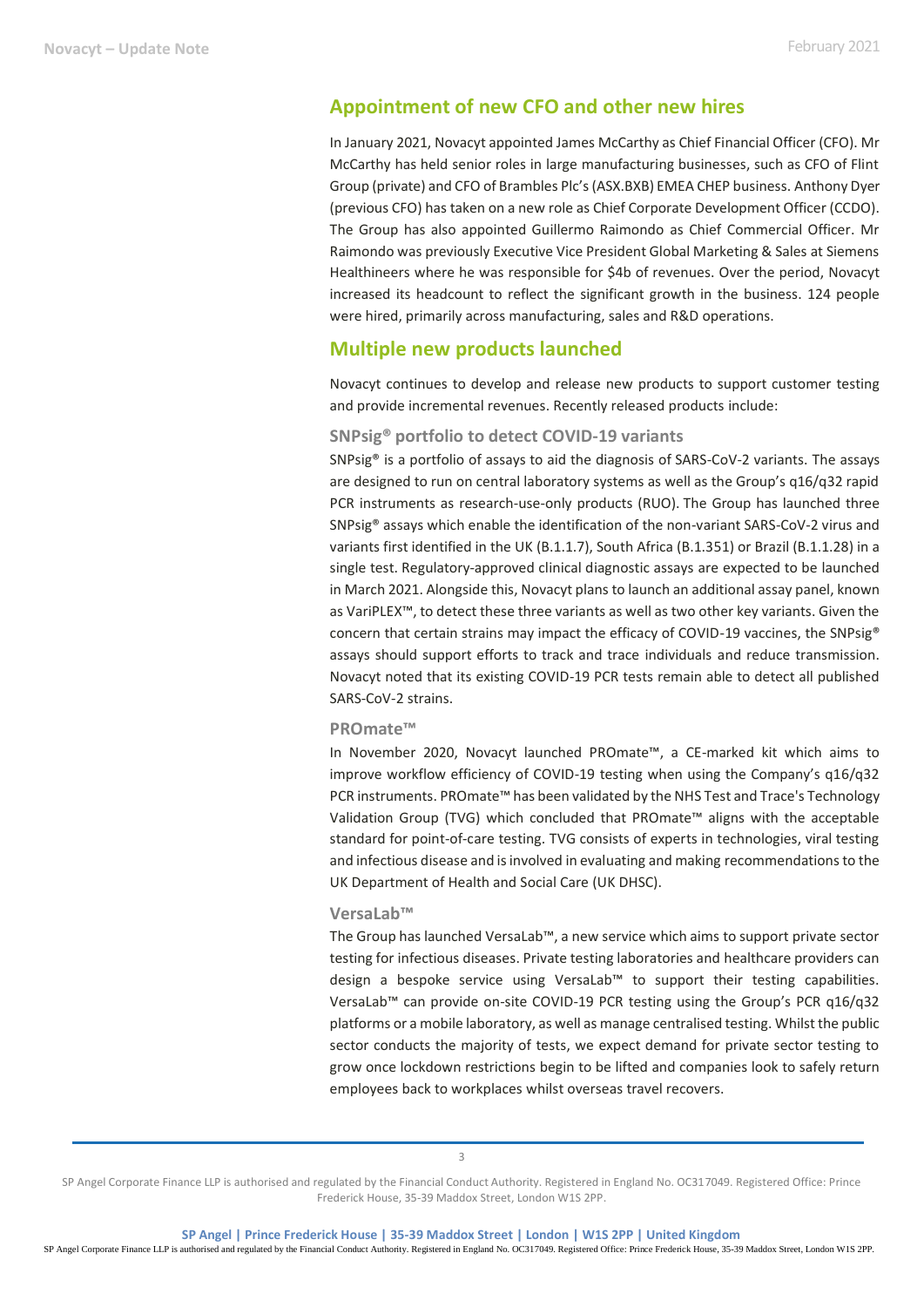#### **LAMP and Lateral Flow Tests**

Novacyt is developing a new form of COVID-19 test which relies on Loop-mediated isothermal amplification (LAMP) technology to detect active infection. The LAMP test is designed to be compatible with q16 and q32 instruments with an expected cycle time of 20 minutes. The test is expected to be launched in Q121. The Group is also developing an IgG antibody lateral flow test as a rapid antibody test for professional use. The antibody test is expected to launch during Q121. The launch of these tests would complement the Group's existing offering which focuses on PCR-based tests.

#### **Contract with UK Department for Health and Social Care**

Novacyt continues to support the NHS as part of a contract struck in September 2020 with the UK Department for Health and Social Care (DHSC) for the supply of COVID-19 testing products for up to six months. The initial phase involved the deployment of PCR instruments, related kits and support services with a minimum value of £150m for the first 14 weeks. The second element of this phase would be to extend supply by a further 10 weeks which we expect could generate a further £100m of revenue. Novacyt is currently in active discussions with the DHSC to extend this phase of the contract.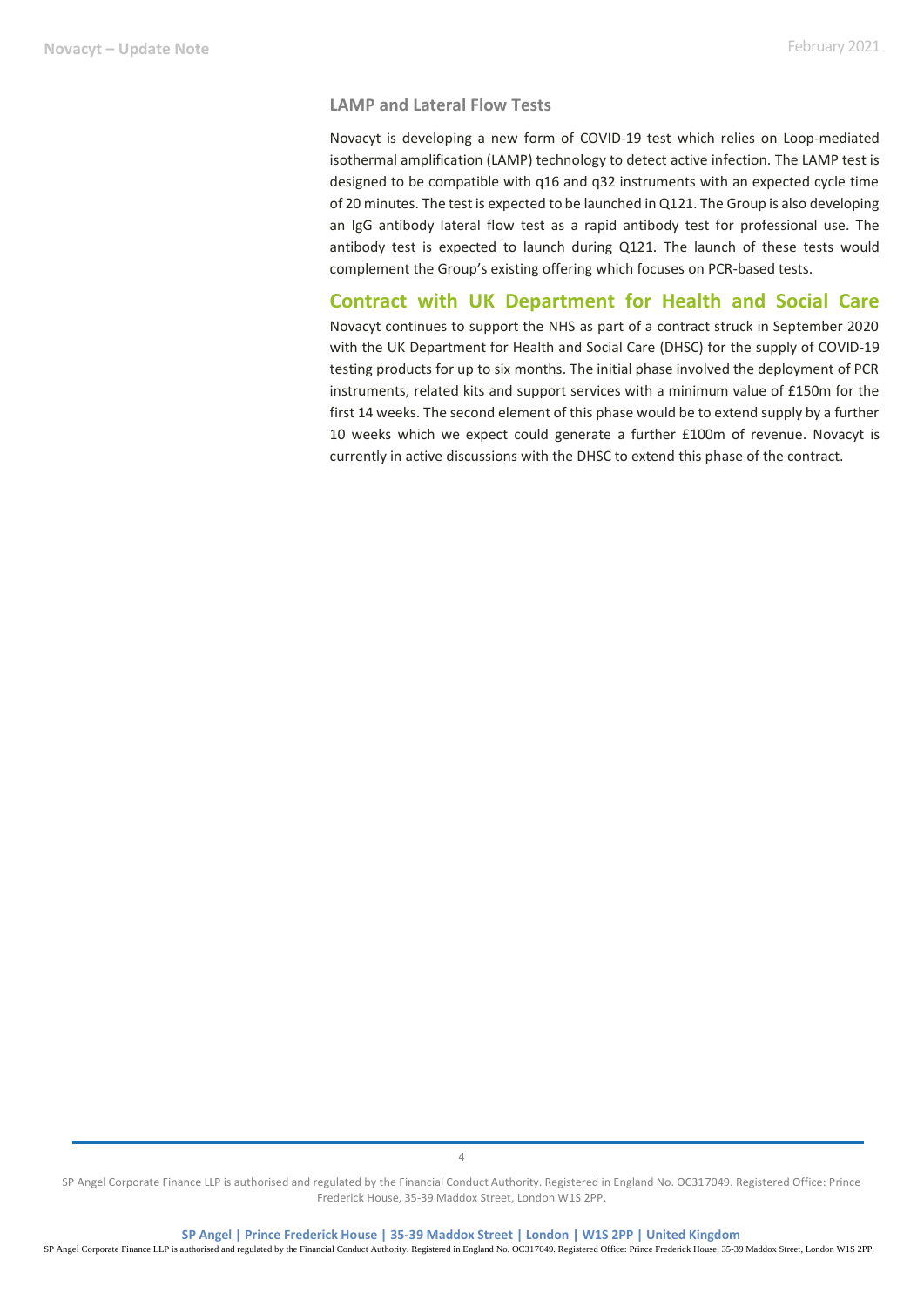## **Financials**

We have updated FY20E forecasts to reflect the recent trading update and have made changes to our future year forecasts after discussions with management.

- **COVID-19 PCR revenue:** Given the revenue stated in the Trading Update was ahead of our expectations, we have increased our FY20E COVID-19 PCR revenue to €174.6m (previously €150.8m) to reflect this growth. We maintain our FY21E expectationsfor PCR test revenues at €150.8m as we expect continued high demand for the test in H121E prior to the widescale rollout of vaccines. We also maintained our original estimates for the remainder of the forecast period.
- **exsig® product and near patient testing (NPT) revenue:** We maintain our FY20E estimates at €125m with FY21E revenues lowered to €105.0m (previously: €125.0m). In FY22E, we expect exsig® and NPT revenues to fall 40% to €63.0m (previously €62.5m) and then grow 20% y/y to €75.6m for FY23E (previously €50.0m) with further growth of 10% and 5% for FY24E and FY25E, respectively. We expect instrument sales in FY20E and FY21E to provide a large installed base to drive repeat consumables sales in the later years of our forecast period.
- **Other product revenue:** We have made no changes to our forecasts for other product revenue.
- **Gross profit** for FY20E and FY21E is expected to be €249.3m (previously €236.9m) and €213.5m (previously: €235.1m), respectively. We have reduced FY20E gross margin by 2% to 80% (Previously 82%) in-line with the figure stated in the Trading Statement. As a result, we have slightly lowered our gross margin expectations for FY21E and FY22E to 79%. This falls to 78% in FY24E as Near Patient Testing instrument sales and some lower margin RUO tests account for more of the sales mix.
- **Operating expenses:** We have increased our FY20E operating expenses to €40m (previously: €27.8m, includes Other operating expenses) driven by an increase in R&D and Sales & Marketing expenses to reflect the significant growth of the business over the period. We expect operating expenses to grow 5% y/y over the remainder of the forecast period.
- **Tax expenses:** We have modified our tax rate after discussions with management. We expect tax of 19% for FY20E and FY21E which then falls by 1% y/y to 15% in FY25E. This change is driven by eligibility for the UK Patent Box regime. This regime provides tax relief for companies which retain and commercialise R&D activities in the UK. Patent Box relief can be up to 10% on profits attributed to qualifying patents.
- **Working Capital** We have reduced Working Capital outflows to €56m (Previously: €90m). In FY21E we expect Working Capital inflows of €34.3m falling to €10m for FY22E (Previously: FY21E inflow of €50m; FY22E inflow of €25m).

SP Angel Corporate Finance LLP is authorised and regulated by the Financial Conduct Authority. Registered in England No. OC317049. Registered Office: Prince Frederick House, 35-39 Maddox Street, London W1S 2PP.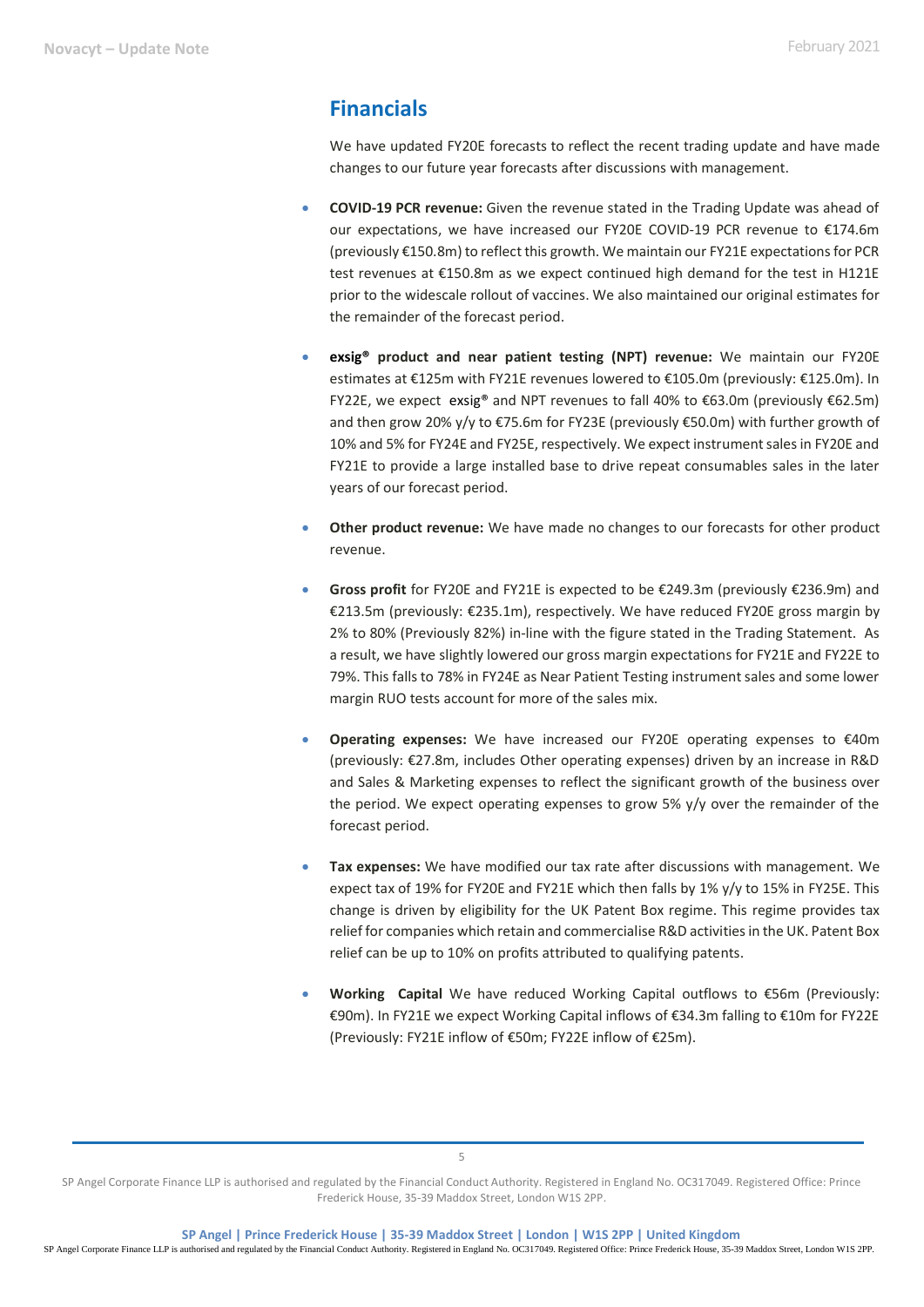### **DCF valuation**

We updated our valuation in line with our new forecasts. We maintained our discount rate of 10.0% and a long-term free cash flow growth rate of 4%. Our DCF model indicates a **fair value of £1.0b**, implying a **1,433p target price** (Previous: 1,463p).

| December year end $(000' \epsilon)$ | 2020E                    | 2021E                    | 2022E                    | 2023E          | 2024E                    | 2025E                    |
|-------------------------------------|--------------------------|--------------------------|--------------------------|----------------|--------------------------|--------------------------|
| <b>Operating CF</b>                 | 154,780                  | 210,250                  | 70,698                   | 58,588         | 67,652                   | 74,511                   |
| Net Interest                        | (2, 204)                 | $\overline{\phantom{a}}$ | $\overline{\phantom{a}}$ | $\blacksquare$ | $\overline{\phantom{a}}$ | $\overline{\phantom{a}}$ |
| Capex                               | (400)                    | (600)                    | (900)                    | (990)          | (1,089)                  | (1, 198)                 |
| Tax (net)                           | (39, 344)                | (32, 577)                | (10, 116)                | (9, 195)       | (10, 104)                | (10, 502)                |
| FCF                                 | 112,832                  | 177,073                  | 59,683                   | 48,403         | 56,459                   | 62,812                   |
| <b>Discounted FCF</b>               | 112,832                  | 160,975                  | 49,325                   | 36,366         | 38,562                   | 39,001                   |
|                                     |                          |                          |                          |                |                          |                          |
| <b>NPV</b>                          | 437,060                  |                          |                          |                |                          |                          |
| TV                                  | 676,020                  |                          |                          |                |                          |                          |
| EV                                  | 1,113,080                |                          |                          |                |                          |                          |
| Net Cash/(Debt)                     | $\overline{\phantom{a}}$ |                          |                          |                |                          |                          |
| Fair Value (000' $\epsilon$ )       | 1,113,080                |                          |                          |                |                          |                          |
| €/£                                 | $1.10\,$                 |                          |                          |                |                          |                          |
| Fair Value (000' £)                 | 1,011,891                |                          |                          |                |                          |                          |
| Shares out (m)                      | 71                       |                          |                          |                |                          |                          |
| Target Price (p)                    | 1,433                    |                          |                          |                |                          |                          |
| Discount rate                       | 10.0%                    |                          |                          |                |                          |                          |
| Terminal growth rate                | 4.0%                     |                          |                          |                |                          |                          |
| Source: SP Angel forecasts          |                          |                          |                          |                |                          |                          |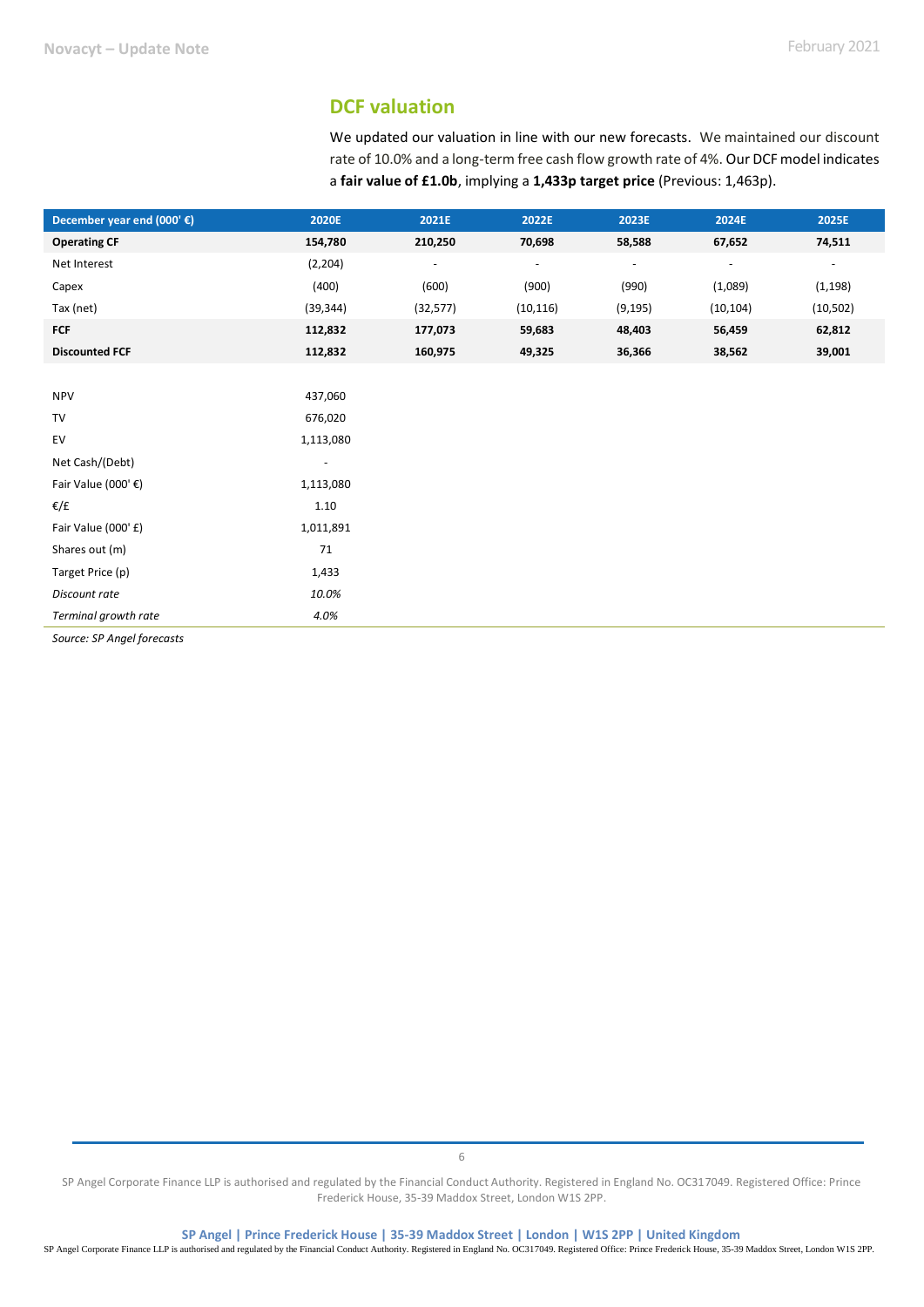## **Income Statement**

| December year end (000' $\epsilon$ )                                 | 2019A      | 2020E      | 2021E      | 2022E      | 2023E      | 2024E      | 2025E      |
|----------------------------------------------------------------------|------------|------------|------------|------------|------------|------------|------------|
| Covid-19 PCR                                                         |            | 174,600    | 150,800    | 45,240     | 27,144     | 28,501     | 29,926     |
| Growth rate (%)                                                      |            |            | $-14%$     | $-70%$     | $-40%$     | 5%         | 5%         |
| <b>Exsig product and Near patient testing</b>                        |            | 125,000    | 105,000    | 63,000     | 75,600     | 83,160     | 87,318     |
| Growth rate (%)                                                      |            |            | $-16%$     | $-40%$     | 20%        | 10%        | 5%         |
| Other product revenue                                                | 13,081     | 12,000     | 14,400     | 18,720     | 24,336     | 31,637     | 37,964     |
| Growth rate (%)                                                      | $-5%$      | $-8%$      | 20%        | 30%        | 30%        | 30%        | 20%        |
| Revenue                                                              | 13,081     | 311,600    | 270,200    | 126,960    | 127,080    | 143,298    | 155,208    |
| Revenue growth (%)                                                   | $-5%$      | 2282%      | $-13%$     | $-53%$     | 0%         | 13%        | 8%         |
| Cost of sales                                                        | (4,709)    | (62, 320)  | (56, 742)  | (26, 662)  | (26, 687)  | (31,526)   | (34, 146)  |
| <b>Gross profit</b>                                                  | 8,372      | 249,280    | 213,458    | 100,298    | 100,393    | 111,772    | 121,063    |
| GM (%)                                                               | 64%        | 80%        | 79%        | 79%        | 79%        | 78%        | 78%        |
| Total OPEX (incl. D&A)                                               | (9,614)    | (40,000)   | (42,000)   | (44, 100)  | (46, 305)  | (48, 620)  | (51,051)   |
| <b>Operating Profit (loss) (before</b><br>exceptional items and D&A) | (1, 242)   | 209,280    | 171,458    | 56,198     | 54,088     | 63,152     | 70,011     |
| Costs related to acquisitions                                        |            |            |            |            |            |            |            |
| Other operating income                                               | 127        |            |            |            |            |            |            |
| Other operating expenses                                             | (661)      |            |            |            |            |            |            |
| <b>Operating Profit (loss) after</b><br>exceptional items            | (1,776)    | 209,280    | 171,458    | 56,198     | 54,088     | 63,152     | 70,011     |
| Financial income/(expense)                                           | (2, 134)   | (2,204)    |            |            |            |            |            |
| Profit/(loss) before Tax                                             | (3,910)    | 207,076    | 171,458    | 56,198     | 54,088     | 63,152     | 70,011     |
| Tax (expense)/income                                                 | 8          | (39, 344)  | (32, 577)  | (10, 116)  | (9, 195)   | (10, 104)  | (10, 502)  |
| Effective tax rate (%)                                               |            | 19%        | 19%        | 18%        | 17%        | 16%        | 15%        |
| Profit/(loss) after tax from continuing<br>operation                 | (3,902)    | 167,732    | 138,881    | 46,083     | 44,893     | 53,048     | 59,510     |
| Loss from discontinued operations                                    | (2,656)    |            |            |            |            |            |            |
| Profit (loss) after tax                                              | (6, 558)   | 167,732    | 138,881    | 46,083     | 44,893     | 53,048     | 59,510     |
| EPS (p)                                                              | (0.1)      | 237.5      | 196.6      | 65.2       | 63.6       | 75.1       | 84.3       |
| EPS fully diluted (p)                                                | (0.1)      | 237.5      | 196.6      | 65.2       | 63.6       | 75.1       | 84.3       |
| Weighted average number of shares                                    | 45,731,091 | 70,626,248 | 70,626,248 | 70,626,248 | 70,626,248 | 70,626,248 | 70,626,248 |
| Impact of dilutive instruments                                       |            |            |            |            |            |            |            |
| Weighted average number of diluted<br>shares                         | 45,731,091 | 70,626,248 | 70,626,248 | 70,626,248 | 70,626,248 | 70,626,248 | 70,626,248 |

*Source: SP Angel forecasts*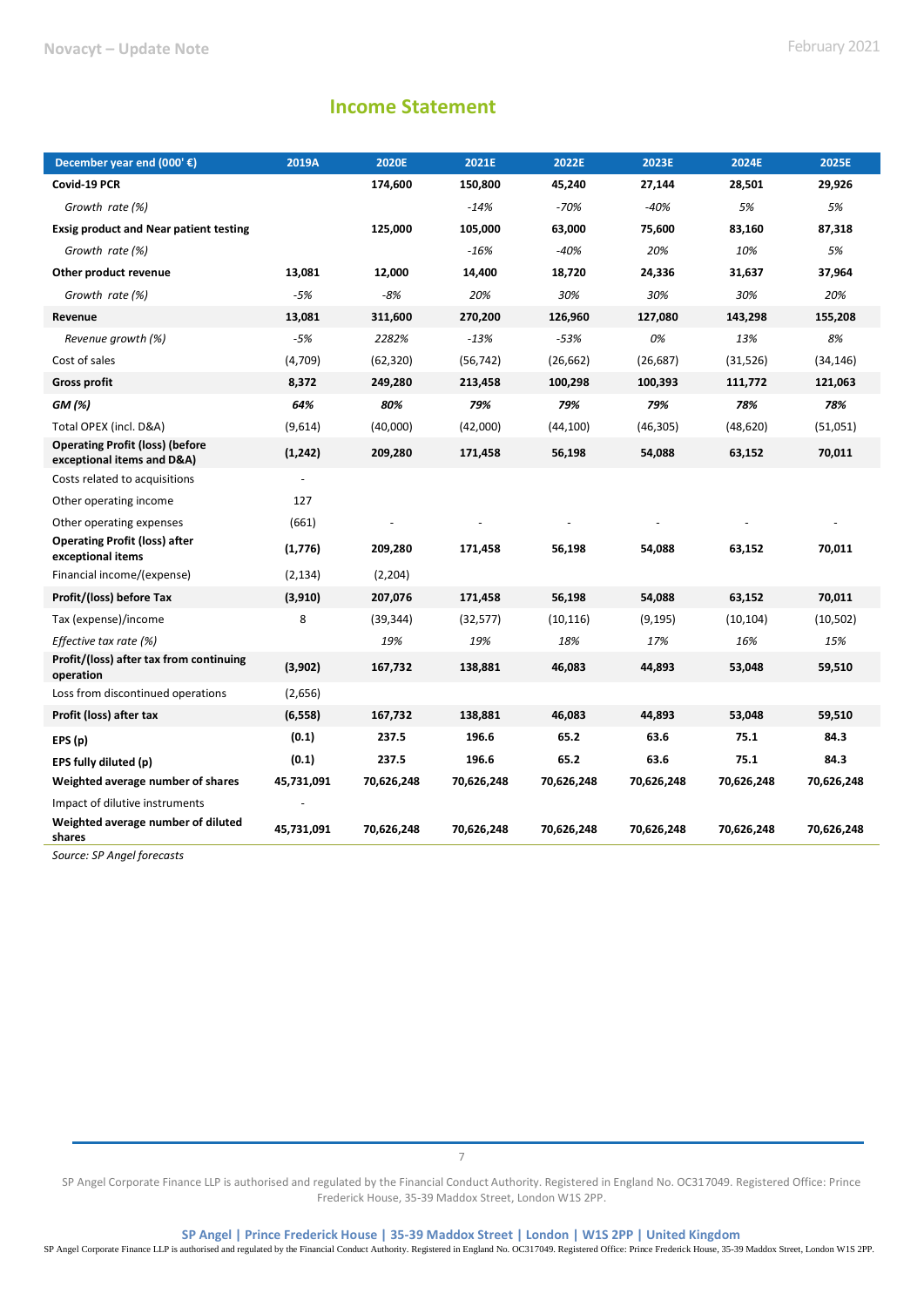|                              |                          | <b>Cash flow</b>         |                          |                          |                          |                          |                          |
|------------------------------|--------------------------|--------------------------|--------------------------|--------------------------|--------------------------|--------------------------|--------------------------|
| December year end (000' €)   | 2019A                    | 2020E                    | 2021E                    | 2022E                    | 2023E                    | 2024E                    | 2025E                    |
| <b>EBIT</b>                  | (1,776)                  | 209,280                  | 171,458                  | 56,198                   | 54,088                   | 63,152                   | 70,011                   |
| Depreciation & Amortisation  | 1,880                    | 1,500                    | 1,500                    | 1,500                    | 1,500                    | 1,500                    | 1,500                    |
| <b>EBITDA</b>                | 104                      | 210,780                  | 172,958                  | 57,698                   | 55,588                   | 64,652                   | 71,511                   |
| Share option related charges | $\overline{\phantom{a}}$ |                          | 3,000                    | 3,000                    | 3,000                    | 3,000                    | 3,000                    |
| Working capital movements    | 1,120                    | (56,000)                 | 34,292                   | 10,000                   |                          | $\overline{\phantom{a}}$ | $\overline{\phantom{a}}$ |
| <b>Exchange Translation</b>  |                          |                          |                          |                          |                          |                          | $\blacksquare$           |
| <b>Operating CF</b>          | 1,224                    | 154,780                  | 210,250                  | 70,698                   | 58,588                   | 67,652                   | 74,511                   |
| Net Interest                 | (1,046)                  | (2, 204)                 | $\overline{\phantom{a}}$ | $\overline{\phantom{a}}$ | $\blacksquare$           | $\overline{\phantom{a}}$ | $\blacksquare$           |
| Capex                        | 55                       | (400)                    | (600)                    | (900)                    | (990)                    | (1,089)                  | (1, 198)                 |
| Tax (net)                    | 82                       | (39, 344)                | (32, 577)                | (10, 116)                | (9, 195)                 | (10, 104)                | (10, 502)                |
| FCF                          | 315                      | 112,832                  | 177,073                  | 59,683                   | 48,403                   | 56,459                   | 62,812                   |
| Acquisitions/Disposals       | (1, 353)                 | (7, 150)                 |                          |                          | $\overline{\phantom{a}}$ | $\overline{\phantom{a}}$ | $\overline{\phantom{a}}$ |
| Share issues (net)           | (175)                    | $\overline{\phantom{a}}$ |                          |                          |                          | $\overline{\phantom{a}}$ | $\overline{\phantom{a}}$ |
| Debt movement                | 4,171                    | (6,500)                  |                          |                          |                          |                          | $\overline{\phantom{a}}$ |
| Other                        | (2, 285)                 | $\overline{\phantom{a}}$ |                          |                          |                          |                          | $\overline{\phantom{a}}$ |
| Change in cash               | 673                      | 99,182                   | 177,073                  | 59,683                   | 48,403                   | 56,459                   | 62,812                   |
|                              |                          |                          |                          |                          |                          |                          |                          |
| Cash at beginning of period  | 1,132                    | 1,805                    | 100,987                  | 278,059                  | 337,742                  | 386,145                  | 442,604                  |
| Cash at end of period        | 1,805                    | 100,987                  | 278,059                  | 337,742                  | 386,145                  | 442,604                  | 505,416                  |

*Source: SP Angel forecasts*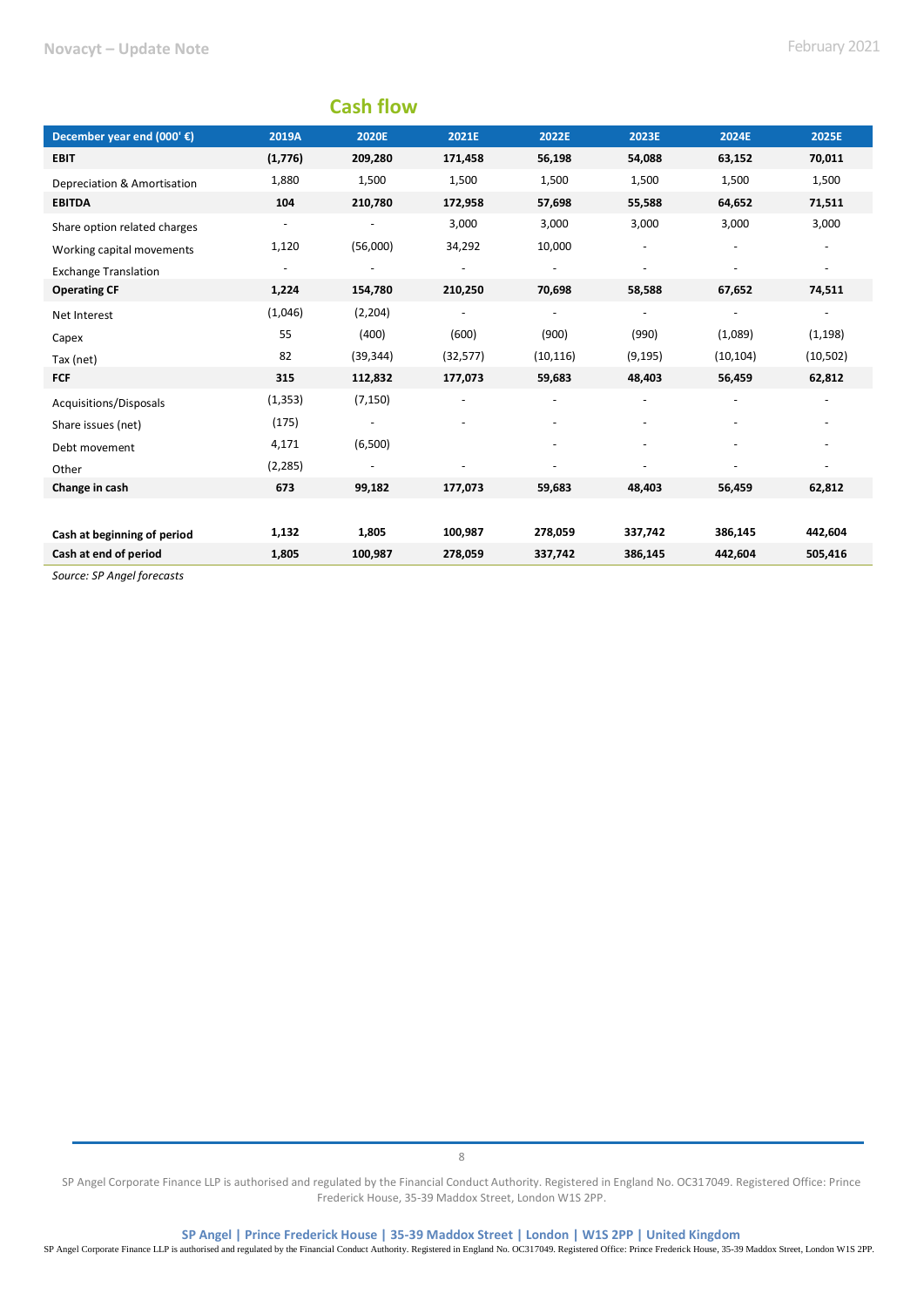$\overline{\phantom{a}}$ 

| <b>Balance Sheet</b>                                           |           |              |         |         |         |         |         |  |
|----------------------------------------------------------------|-----------|--------------|---------|---------|---------|---------|---------|--|
| December year end (000' €)                                     | 2019A     | <b>2020E</b> | 2021E   | 2022E   | 2023E   | 2024E   | 2025E   |  |
| Goodwill                                                       | 15,918    | 23,068       | 23,068  | 23,068  | 23,068  | 23,068  | 23,068  |  |
| Other intangible assets                                        | 4,313     | 1,556        | 1,256   | 956     | 656     | 356     | 56      |  |
| Property, plant and equipment                                  | 3,478     | 2,678        | 2,078   | 1,778   | 1,568   | 1,457   | 1,455   |  |
| Non-current financial assets                                   | 240       |              |         |         |         |         |         |  |
| Other long-term assets                                         | 214       |              |         |         |         |         |         |  |
| Non-current assets                                             | 24,163    | 27,302       | 26,402  | 25,802  | 25,292  | 24,881  | 24,579  |  |
| Inventories and work in progress                               | 2,439     | 58,439       | 24,147  | 14,147  | 14,147  | 14,147  | 14,147  |  |
| Trade and other receivables                                    | 2,168     | 37,182       | 27,182  | 17,182  | 10,182  | 10,182  | 10,182  |  |
| Tax receivables                                                | 4         |              |         |         |         |         |         |  |
| Prepayments                                                    | 406       |              |         |         |         |         |         |  |
| Short-term investments                                         | 10        |              |         |         |         |         |         |  |
| Cash & cash equivalents                                        | 1,805     | 100,987      | 278,059 | 337,742 | 386,145 | 442,604 | 505,416 |  |
| <b>Current assets</b>                                          | 6,832     | 196,608      | 329,389 | 369,071 | 410,474 | 466,933 | 529,745 |  |
| Assets classified as held for sale                             | 70        |              |         |         |         |         |         |  |
| <b>TOTAL ASSETS</b>                                            | 31,065    | 223,910      | 355,791 | 394,873 | 435,766 | 491,814 | 554,324 |  |
| Bank overdrafts and current<br>portion of long-term borrowings | 2,457     |              |         |         |         |         |         |  |
| Short-term provisions                                          | 50        |              |         |         |         |         |         |  |
| Trade and other liabilities                                    | 4,591     | 39,591       | 29,591  | 19,591  | 12,591  | 12,591  | 12,591  |  |
| Other current liabilities                                      | 591       |              |         |         |         |         |         |  |
| <b>Total current liabilities</b>                               | 7,689     | 39,591       | 29,591  | 19,591  | 12,591  | 12,591  | 12,591  |  |
| Borrowings and convertible bond<br>notes                       | 8,493     |              |         |         |         |         |         |  |
| Long-term provisions                                           | 240       |              |         |         |         |         |         |  |
| Deferred tax liabilities                                       | 49        |              |         |         |         |         |         |  |
| <b>Total non-current liabilities</b>                           | 8,782     |              |         |         |         |         |         |  |
| <b>TOTAL LIABILITES</b>                                        | 16,471    | 39,591       | 29,591  | 19,591  | 12,591  | 12,591  | 12,591  |  |
| Share capital                                                  | 3,873     | 3,873        | 3,873   | 3,873   | 3,873   | 3,873   | 3,873   |  |
| Share premium account                                          | 58,012    | 60,005       | 63,005  | 66,005  | 69,005  | 72,005  | 75,005  |  |
| Own shares                                                     | (174)     | (174)        | (174)   | (174)   | (174)   | (174)   | (174)   |  |
| Other reserves                                                 | (3,306)   | (3,306)      | (3,306) | (3,306) | (3,306) | (3,306) | (3,306) |  |
| Equity reserve                                                 | 401       | 401          | 401     | 401     | 401     | 401     | 401     |  |
| Retained earnings                                              | (44, 212) | 123,520      | 262,401 | 308,483 | 353,376 | 406,424 | 465,934 |  |
| <b>TOTAL EQUITY</b>                                            | 14,594    | 184,319      | 326,200 | 375,282 | 423,175 | 479,223 | 541,733 |  |
| <b>TOTAL EQUITY+LIABILITIES</b>                                | 31,065    | 223,910      | 355,791 | 394,873 | 435,766 | 491,814 | 554,324 |  |

*Source: SP Angel forecasts*

SP Angel Corporate Finance LLP is authorised and regulated by the Financial Conduct Authority. Registered in England No. OC317049. Registered Office: Prince Frederick House, 35-39 Maddox Street, London W1S 2PP.

**SP Angel | Prince Frederick House | 35-39 Maddox Street | London | W1S 2PP | United Kingdom**